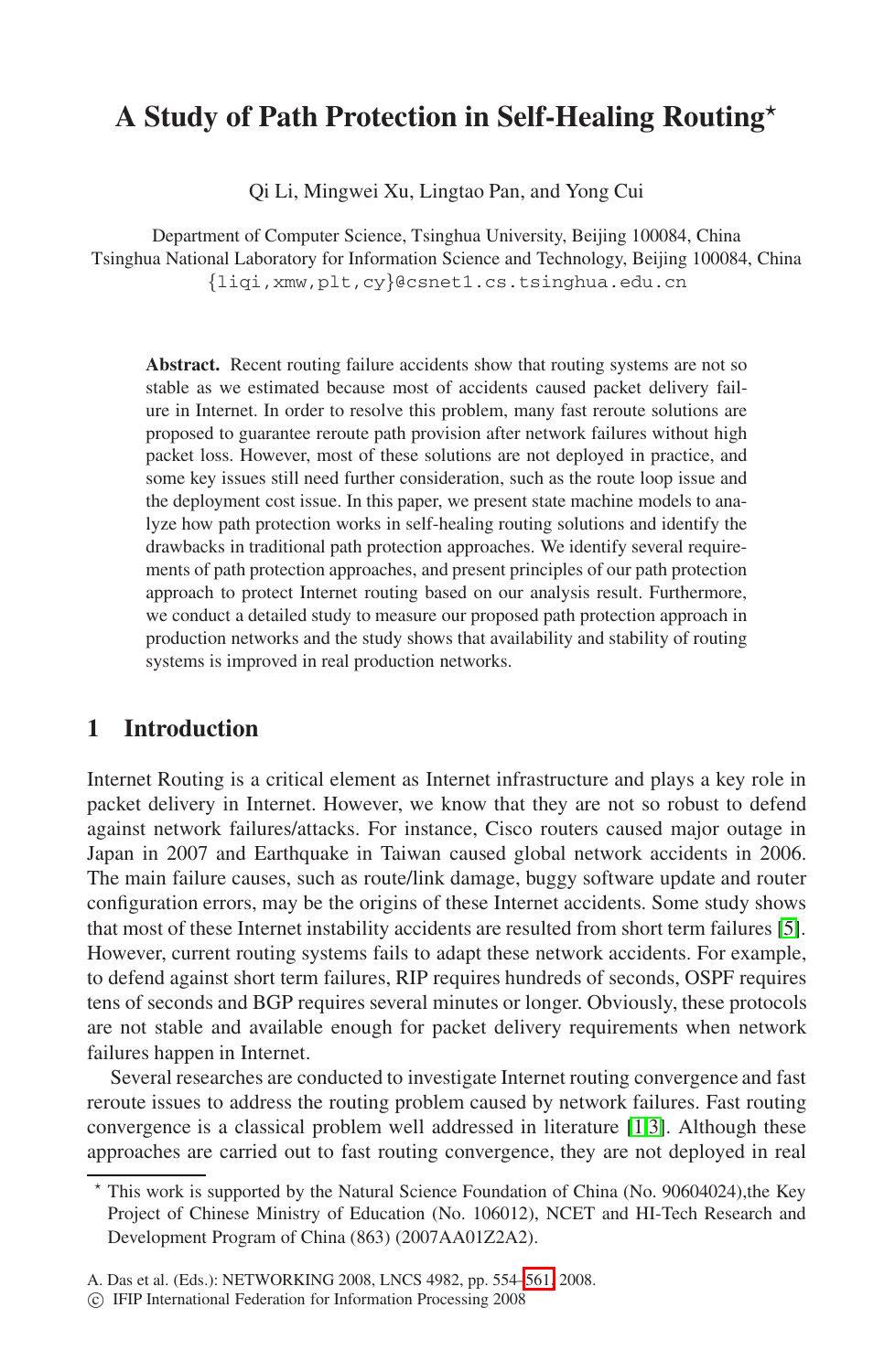production networks because of their complexity to adopt, design fault or something else. Moreover, these work can not ensure low packet loss and guarantee successful packet delivery to destination after network failures. Another line of self-healing routing work is to implement some fast reroute approaches which are active activities in IETF [7,2]. However, these proposed fast reroute schemes share some big drawbacks, such as hard deployment and management, and not good enough performance.

In this paper, we analyze the problem of Internet routing and identify the effect and efficiency of path protection in protecting network failures including short term and long term failures. As we analyzed, traditional path protection approaches proposed in IETF are not stable enough, we propose an improved path protection solution. In our solution, the L2TP technology is used to provide path protection which overcomes the shortcomings in traditional approaches. As we mentioned above, short term failures are the main cause of Internet instability, our solution can directly recover from these failures. Besides, our path protection approach can mitigate performance impact posed by the routing convergence process if long term network failures happen. Therefore, our path protection solution well resolve the Internet availability and stability problem.

The paper is organized as follows. Section 2 introduces Internet Routing Failures and describe several solution to address path protection issues in routing. State machine models are proposed to analyze self-healing routing process after network failure in Section 3. We identify several requirements of path protection in self-healing routing and propose our path protection solution to defend against network failure in Section 4. Section 5 presents the conclusion of this paper.

### **2 Internet Routing Failures and Path Protection**

Several studies have analyzed that routing instability and impact of routing failures in Internet. Those studies found three important results [5]. First, routing protocols can efficiently handle common events of link failures. Second, a small number of links are responsible for a large fraction of the failures in Internet. This is the common but troublesome problem of flapping links. Third, link failures are usually short-term events except some big network accidents, such as the Taiwan earthquake, and they caused major events of routing failures.

We need to consider two properties when measuring Internet routing, availability and stability. Availability refers to the ability of routing system to work for normal packet delivery no matter network failures happen. Stability refers to routing dynamic of routing system no matter network failures happen. However, current routing systems perform poorly in these two aspects. Actually, routing divergence also happens because of configuration errors and other factors besides the large routing convergence delay problems. Although some improved routing schemes can improve routing convergence, they can not guarantee fast routing convergence and eliminate the routing divergence problem. So, these cause poor availability of routing systems and flapping routes cause poor stability of routing systems. In order to address routing slow convergence or divergence problems after network failures, many path protection solutions are proposed. We describe these approaches and identify the drawbacks of these approaches.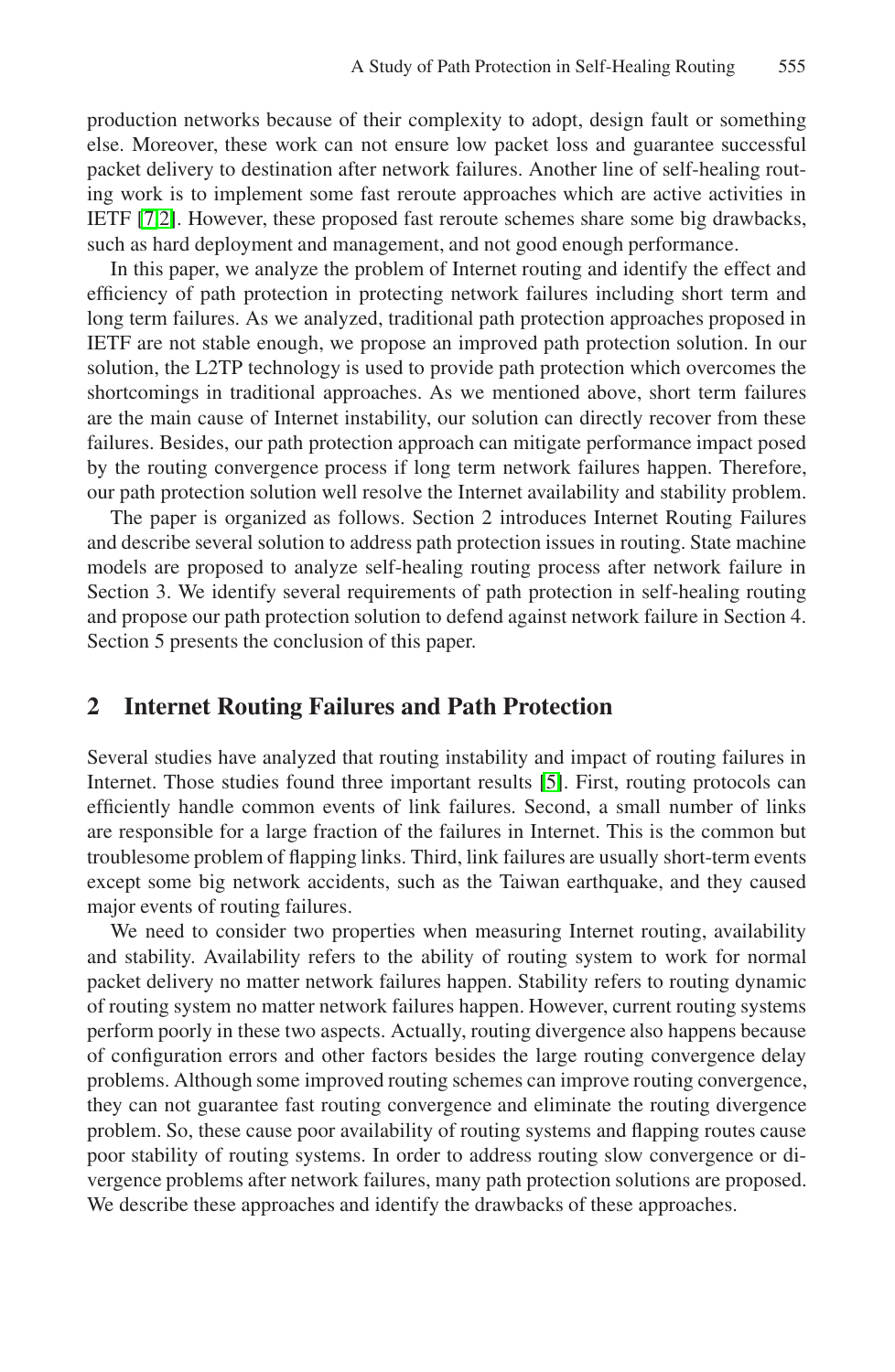#### 556 Q. Li et al.

SONET rings can significantly reduce the recovery time by switching around the failure, but they are expensive. Fast reroute (FRR) schemes are proposed to resolve this problem, in which alternate paths are set up between routers detecting failures and some intermediate routers in the paths to the destinations. In an MPLS Traffic Engineering (MPLS-TE) network, FRR pre-calculates shortest paths around individual nodes and links so that if a failure occurs, traffic can be quickly switched to the reroute path. In these approaches, route paths are promised to be built in 50 ms. FRR does not take into consideration any best-path parameters, and its reroute paths are intended only as short-term detours around a failure. O(nk) repair paths should be set up in the network for link repair and  $O(nk^2)$  repair paths for node repair. Moreover, MPLS-TE requires an MPLS infrastructure. It is feasible to implement a path protection mechanism natively in an IP infrastructure without using MPLS-TE.

Shand *et al* carry out an Internet draft of IETF for a number of years now called IP Fast Reroute Framework that proposes an FRR solution without MPLS-TE [2,7]. For operators who use MPLS only for the FRR functionality, this solution could be promising for simplifying their networks. Also, they propose several Internet drafts to implement FRR, such as FRR with IP tunnel and FRR using via address. However, it is hard to build pre-computed paths for these solution and guarantee the pre-defined paths are best paths because complete topological information are heavily relied, besides the drawbacks in the MPLS-TE approach analyzed above. In addition, route loops may happen during routing convergence in these approaches.

In summary, these solutions are not scale enough and may cause route loops and Internet instability even if they improve routing availability. In addition, these approaches may negatively affect traffic flows or the performance of the routing because they may not use best routing paths.

## **3 Self-Healing Routing**

As we discussed above, most of network change events are single network failures. For simplicity, we only analyze network state using the single failure model in this section. As a standard routing convergence process illustrated in Figure 1(a), there are five states,  $S_n$  denotes a normal state of network, Sd denotes that the adjacent nodes detect the network failure,  $Sp$  denotes that the adjacent nodes finish route re-computation and propagate the update messages, Ss denotes that all the nodes finish route re-computation and the whole network stays in sub-normal status  $<sup>1</sup>$  and Sr denotes that network fail-</sup> ure recovers. After a network failure event, network status will get to the state Ss via the state Sd and Sp, so  $Td + Tp + Ts$  is the routing convergence time. During the routing convergence process, packets sent through the failure node/link may be lost during  $Td$ , and our-of-order packets may appear during  $Tp$  and Ts. Moreover, during  $Tp$  and  $Ts$ , some packets may still be lost because of transient route loops. Most of fast routing convergence work is to reduce  $Td$  and optimize  $Tp$  and  $Ts^2$ . However, these approaches can not completely resolve route divergence problem and avoid packet loss.

<sup>&</sup>lt;sup>1</sup> This status is introduced to illustrate that the network convergence after network failures.

<sup>&</sup>lt;sup>2</sup> Most of work do not not simple reduce  $Tp$  and  $Ts$  and it may cause route flap and route loops.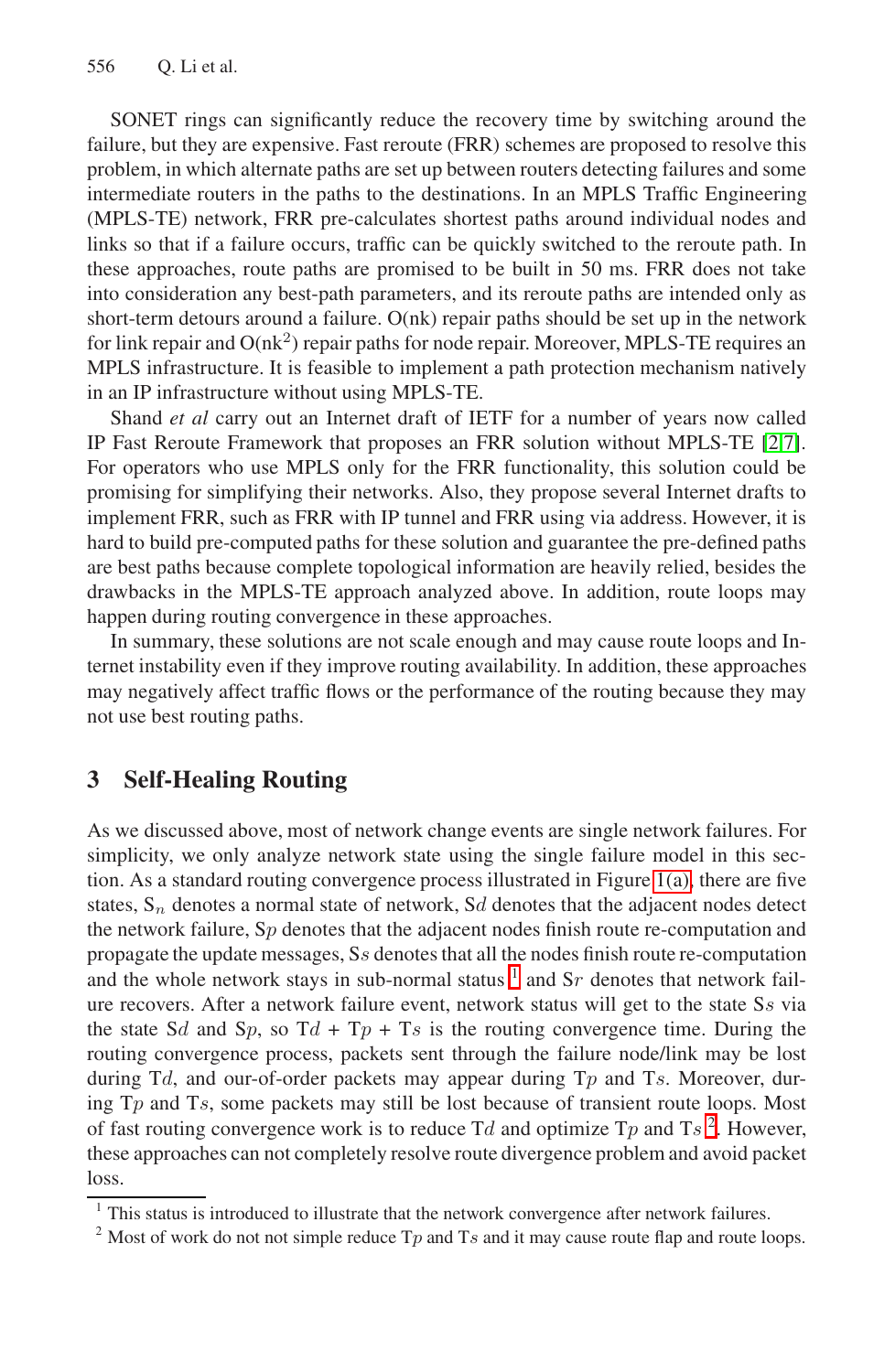

**Fig. 1.** State Machine of Self-Healing Routing

In order to address these issues, fast reroute approaches are proposed. In these approaches, tunnels are used to provide fast rereoute (FRR) in which Bidirectional Forwarding Detection (BFD) mechanism is used to realize fast failure detection. Once network failure is detected, the pre-configured tunnel is activated to guarantee that packets detour the failure path and are forwarded to destination. The network state machine with FRR is showed in Figure 1(b). We see that the state machine with FRR is quite simple. The rerouting time is  $Td$  and  $Tt$  (Tt denotes the tunnel activation time). Since Tt is largely less than  $Tp$  and  $Ts$ , packet loss can be avoided (or greatly reduced) after network failures. However, some new problems rise. For instance, it is hard to avoid route loop and guarantee rerouting paths are the best available paths. So packet delivery performance may not be good enough, and these works fail to consider these problems. Furthermore, if a short term failure event happens, the tunnel will be activated to deliver the packets, and will stay in a sub-normal state and never go back to the normal state if no operators' involvement.

In this section, we present a path protection approach to resolve problems discussed above. The improved state machine with path protection is illustrated in Figure  $1(c)$ . We add a state  $Sp'$  where a tunnel is activated to hold time for short term protocol failure. During this process, low packet loss and packet delivery is guaranteed. After holding the failure in  $Sp'$ , the adjacent nodes start to begin routing convergence process.Otherwise, the network directly come back to the normal state if it recovers from the short term failure. So,  $Sp'$  is only a temporal state and guarantees packet delivery to destination under the failure. That is, tunnels will be disactivated no matter whether failure link/node recovers. From this view of the point, path protection is only part of Self-Healing routing solution, because routing convergence is still necessary if the network failure is a long term event. In this way, holding network failures can effectively improve routing stability [6], and protection paths can guarantee routing availability once failure happens.

## **4 Path Protection in Self-Healing Routing**

In this section, we study path protection to react to network failures in self-healing routing. Before that, we need to identify some key requirements of a path protection solution, and the principles of our path protection solution follow.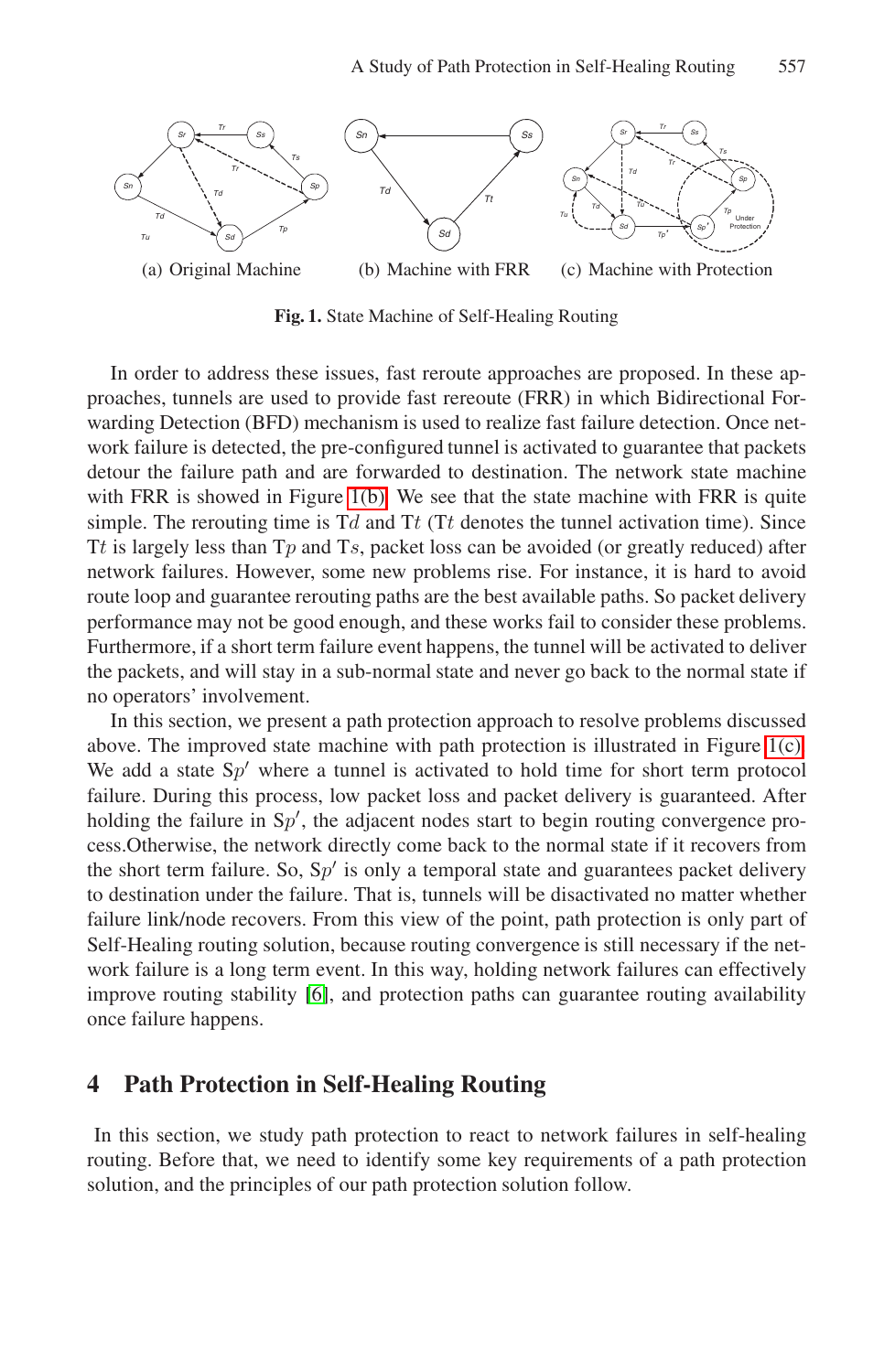558 Q. Li et al.

#### **4.1 Requirements of Path Protection**

Several approaches are proposed to protect Internet routing including intra-domain routing and inter-domain routing. However, few approaches are implemented and deployed in real Internet. Many reasons caused this situation, such as wrong (or not good enough) working motivation and design fault. In this section, we identify some key requirements of path protection should be met when designing or deploying path protection solutions based on our study of path protection approaches and the analysis of self-healing routing in Section 2and 3.

- **–** *Simplicity.* Most of fast rerouting approaches and fast routing convergence schemes are not deployed in Internet because these scheme are too complex and put much complexity in core network. For a complex solution, there is less possibility to be deployed. The MPLS-TE approach contains this drawback.
- **–** *Easy Deployment and Management.* The proposed self-healing routing solution should be easily deployed and managed. For instance, not all networks support MPLS, and MPLS-related solution is not feasible because this solution needs the MPLS infrastructure in Internet. In addition, since all the backup rerouting path are pre-computed, it hard for traditional FRR to react to failures using best routing paths dynamically.
- **–** *Efficiency.* This point desires that proposed solutions should be deployed with good efficiency. From the view of efficiency, there is no need to pre-configure tunnels for every node/link. For instance, if non-backbone network resource can be used to protect these networks who are always unstable, a better Internet routing stability is achieved and performance of whole Internet will improve much.
- **–** *Incremental Deployment Support.* It is an important factor when considering and designing a novel routing protocol, because we all can not ensure that we can deploy it once. As we discussed in the above requirements, we can protect 10% of network where network failure always happens to improve routing systems at first.
- **–** *Business model Support.* The designed solution should consider the business model of path protection application in production networks. In order to protect unstable network and backbone network areas, contrasts between different ISPs should be signed to guarantee routing availability in these areas. Path protection solutions should not require protection contrasts for every links. Otherwise, ISPs may not consider this solution because it may release their routing privacy.
- **–** *Low Cost.* The path protection solution should provide routes without many computation processes or additional computation power needed on routers, and provide packet delivery performance guarantee with low packet loss. In addition, the solution should covers protection under both short term or long term network failures.

#### **4.2 Principles of Our Solution**

In this section, we briefly describe the key elements of our path protection approach in self-healing routing based on some simple examples. We consider the two ISPs shown Figure 2 and focus on path protection in self-healing routing for the view of stub networks.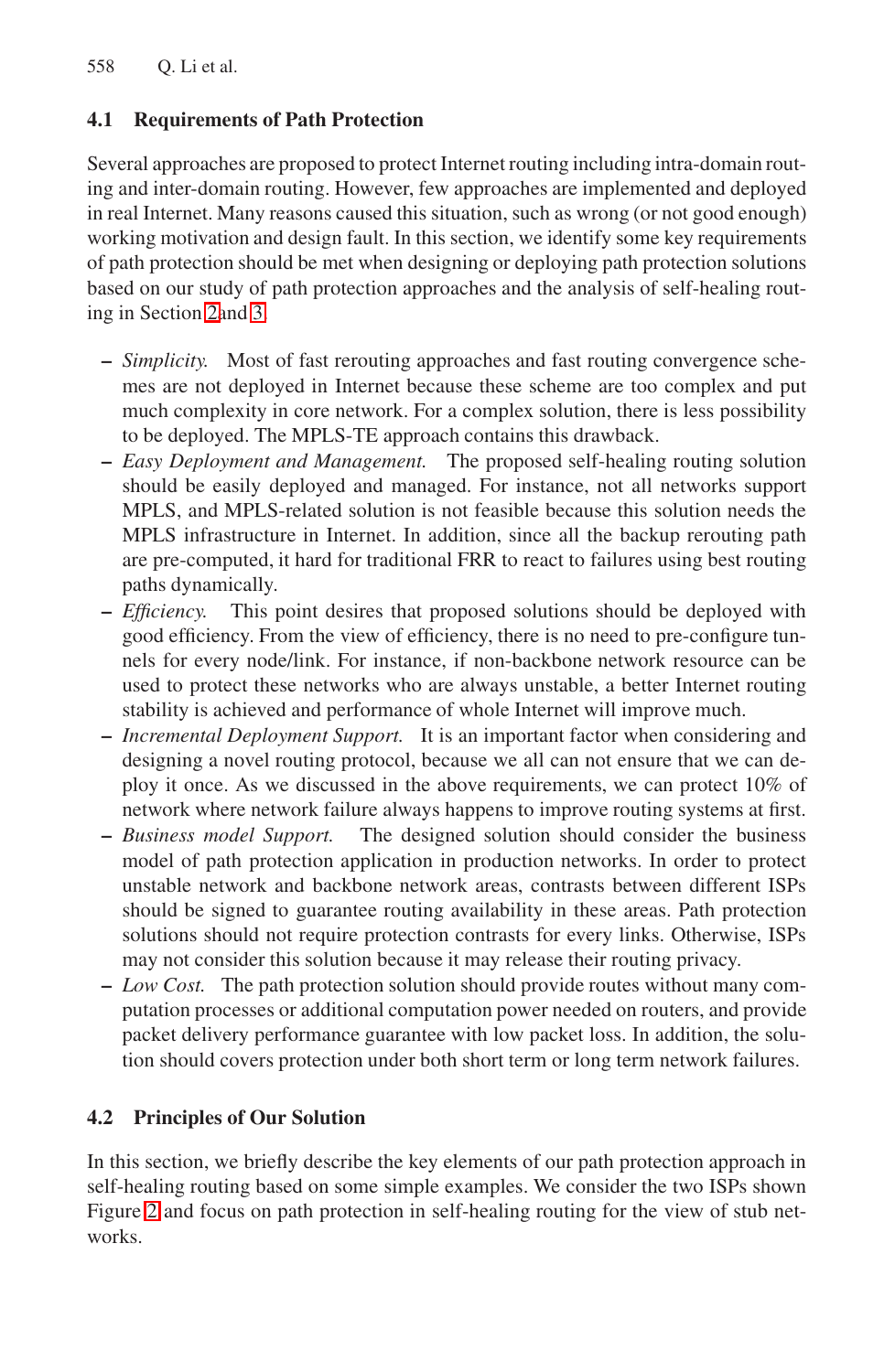

**Fig. 2.** Reference Network

As Figure 2 shown, two types of stub networks are multi-homed when they are attached to provider network(s). Our path protection approach works in both these two scenarios if the provider ISP has a path differentiated to the original path of stub network to destinations. To quickly react to a failure of directed link  $R2 \rightarrow R4$  in Figure 2(a) and 2(b), router R4 must be able to quickly detect the failure, activate the pre-configured inter-domain tunnel and send following packets to router R1 in the provider network. At last, R1 take the responsibility to forward these packets to destinations. Similarly, in the intra-domain case, if the link  $R2 \rightarrow R6$  in Figure 2(a) fails, router R2 need to activate the tunnel between router R2 and router R5, and router R5 help R2 forward packets from router R2 to destinations. In this section, we need to identify three key elements to implement path protection, fast failure detection, tunnel technique for path protection and tunnel disactivation.

- **Fast Failure Detection.** The failures of routing links are detected by using a trigger from Bidirectional Forwarding Detection (BFD) mechanism [4]. BFD runs on top of any data protocol being forwarded between two systems, and supports adaptive detection times to balance fast detection and network stability.
- **Path Protection Technique.** As explained earlier, the self-healing solution is required to allow routers to provide path protection for packets immediately if the adjacent router/link fails. For this, although two different types of routing protocol need be considered, intra-domain routing and inter-domain routing tunnel in Figure 2, there is no need for us to provide path protection techniques for different routing instances. In this paper, we choose a label-based tunnel protocol, Layer 2 Tunneling Protocol (L2TP) [8], as the protection technique in self-healing routing.
- **Tunnel Disactivation.** Since paths provided in the path protection scheme may be not best paths, path protection is only a short term solution to defend against routing failure events, and not substitution to routing convergence if long term failures happen. So, tunnels should be disactivated if the short term failure recovers or route converges again after a long term failure. In this situation, tunnel inactivation mechanism is essential to guarantee Internet availability and stability.

# **5 Methodology and Evaluation**

In this section, we study performance of path protection in production networks and measure the basic mechanism provided in our path protection approach. In order to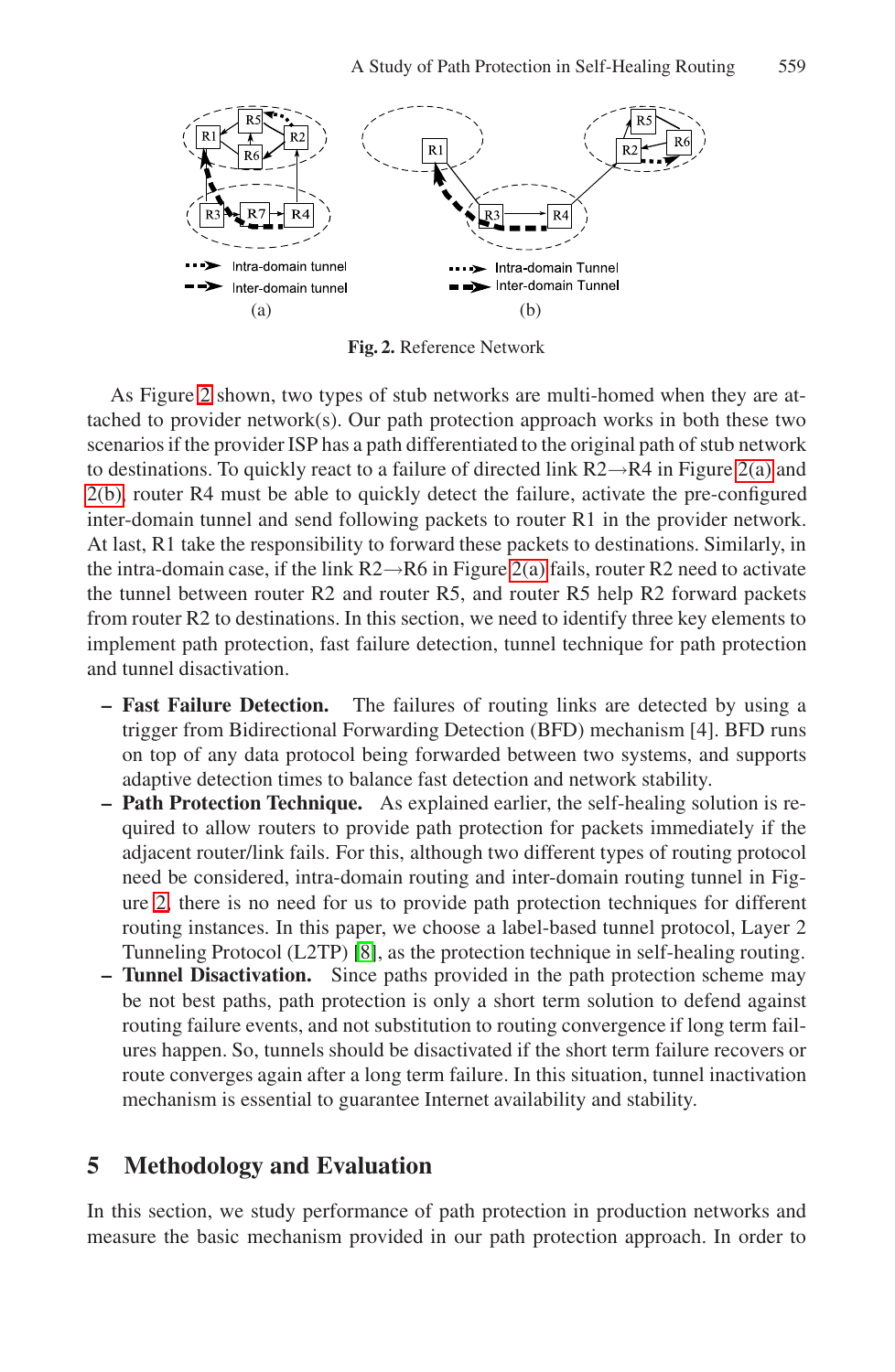560 Q. Li et al.



**Fig. 3.** BGP Peer Relationship

study performance of the path protection approach in self-healing routing, we deploy the path protection scheme in real production networks of Chinese ISPs. Since we can not change much in routing architecture in real production network in case of Internet stability, for simplicity, we deploy an experimental tunnel which covers Intra-domain routing Inter-domain routing paths to study performance of path protection and measure the performance of path granularity protection, such as routing availability and stability.

As Figure 3 illustrated, we deployed hosts at three different ASes which belong to three different ISPs. Effectively, this allowed us to build a L2TP tunnel between two different ISPs(ASes), and forward the traffic to the third ISP(AS). These ISPs and ASes at each ISP are shown in Figure 3. The idea behind the experiments was to choose a third ISP/AS to protect routing paths and measure the routing performance under path protection. Figure 3 shows one host with the AS in CNC China acting as a session initiator and another one with AS in CERNET acting as a session receiver, which form a data-plane path called the normal path. Assumed that the link Xm→D1 fails, the L2TP tunnel between AS 4808 and AS 17964 is activated to protect the assumed failure link, which is called the protection path.

The measurement methodology described above was used to study path distribution in ASes and packet forwarding performance. Figure 4(a) shows that the distribution ratio in protection path is less than 20% and path protection successfully diversifies



**Fig. 4.** Performance Comparison